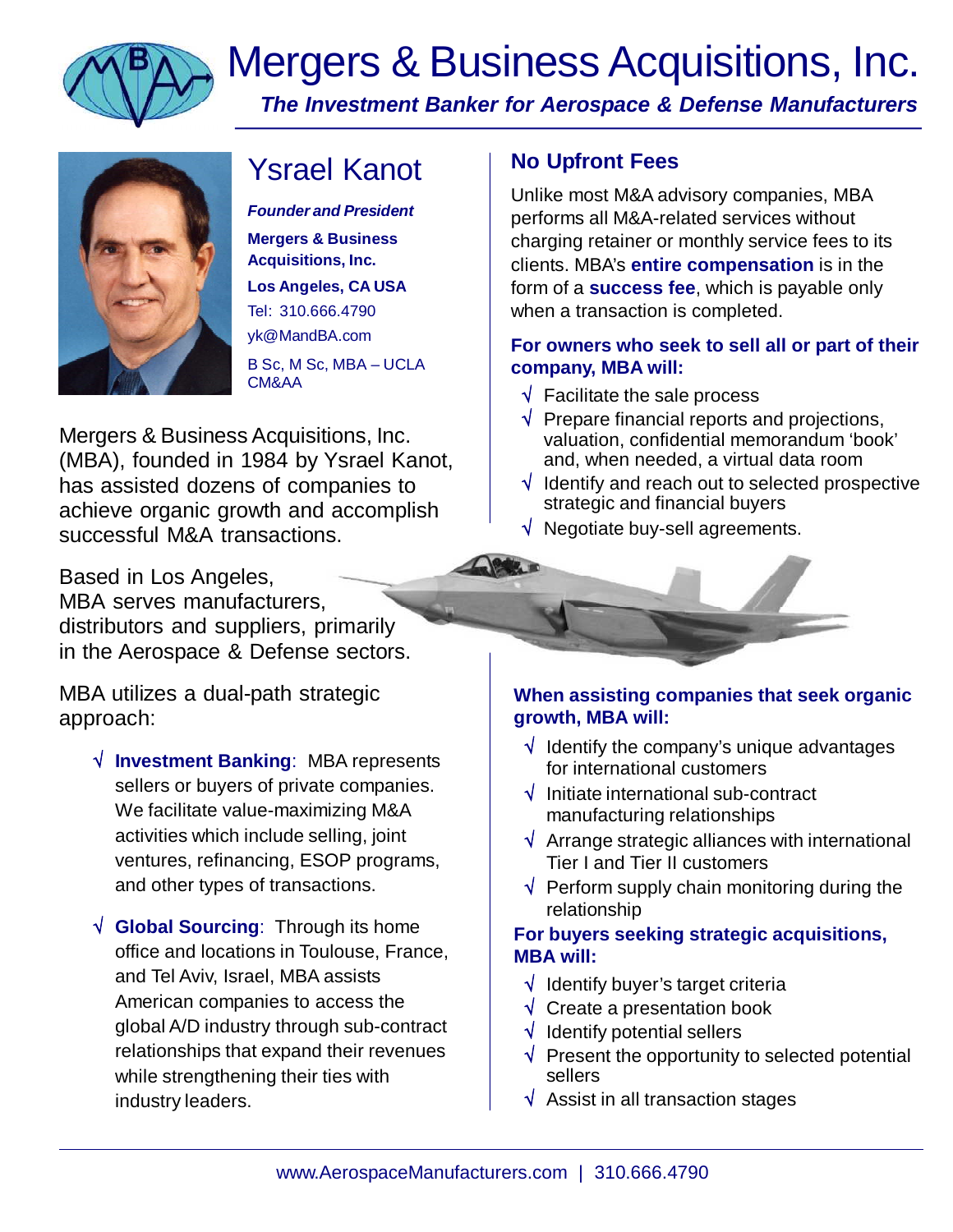

# Aerospace Manurfacturers

*US Sub-Contract Manufacturing For Global A/D Customers*

Aerospace Manufacturers (AM) initiates and facilitates sub-contract relationships between aerospace/defense (A/D) manufacturers in the United States and A/D customers in Europe and Israel. A subsidiary of Mergers & Business Acquisitions, Inc., AM has its headquarters in Los Angeles, California, with offices in Israel and France.

## Benefits to US Manufacturers

AM assists US companies to achieve organic growth through international sub-contract relationships. This expands their revenue base, while providing long-term benefits by strengthening their ties with leading international A/D customers.

## Benefits to European & Israeli A/D companies

AM has extensive, long-standing relationships with a wide range of US A/D manufacturers, and can quickly locate appropriate suppliers for international customers. In addition to introducing new US sources for manufacturing, AM activities enable those customers to fulfill their offset (buyback) obligations.

## Precision Machining - Components & Assemblies



5-Axis CNC Milling • CNC Turning • Gantries • High Speed Horizontal & Vertical Machining Centers • "Lights-Out" Machining Centers • Laser Cutting • AS9100, ISO 9001:2008, NADCAP, Individual A/D Companies Approvals



## Composite Structures & UAVs



Laminate Construction • Autoclave curing • Composite Compression molding • Resin Transfer Molding • Filament Winding • Laser Ply Placement • Curing Oven • Paint/Spray Booth • CNC Ply Cutting • Freezers • AS9100, ISO 9001:2008, NADCAP, Individual A/D Companies Approvals



## Tubing & Ducting



CNC tube bending & welding • Sheet metal fabrication • Tube end forming & fittings • Induction brazing • Stress relief • Proof pressure testing • Aqueous cleaning • AS9100, ISO 9001